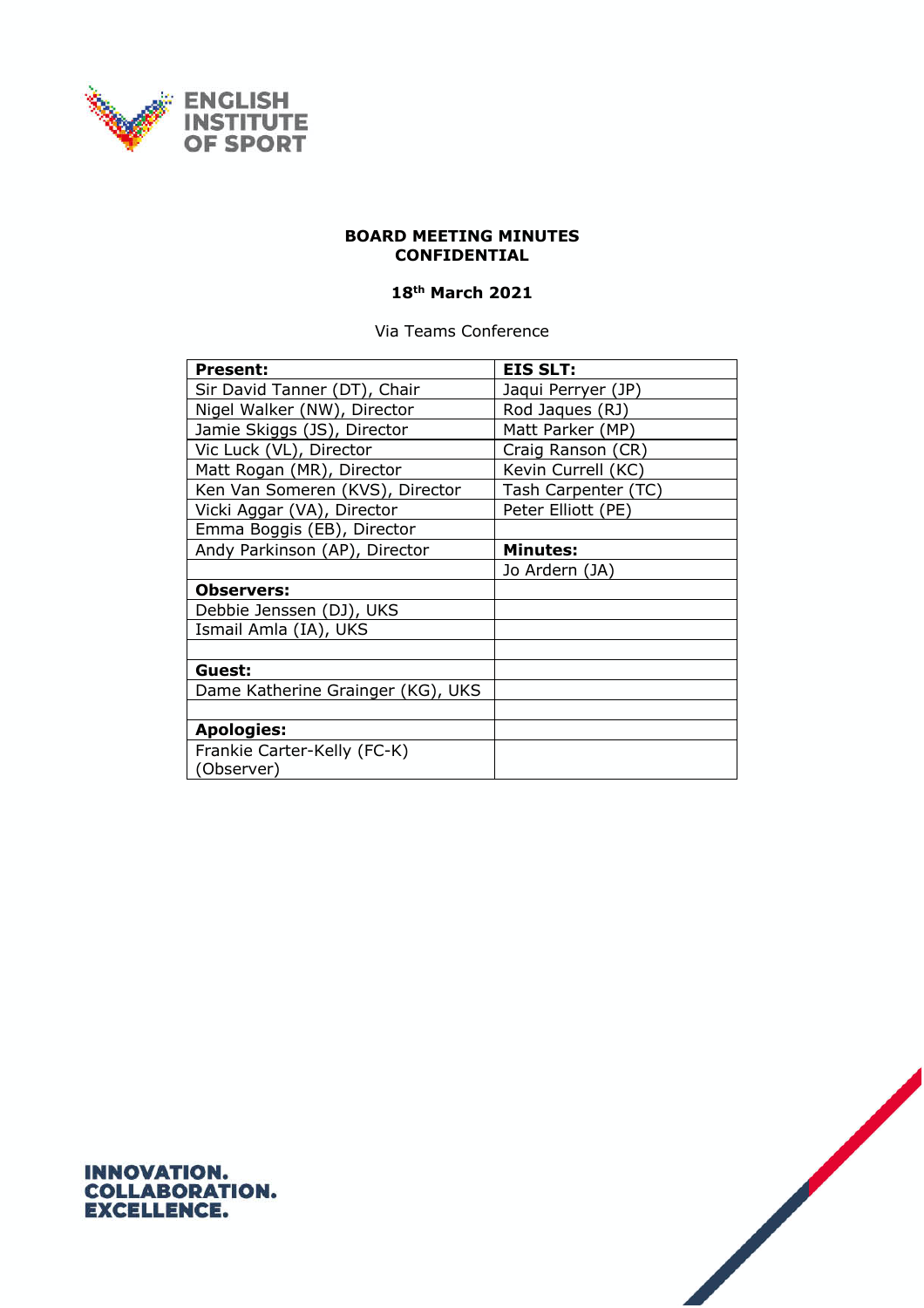

| $\mathbf{1}$ | General                                                                                                                                                                                                                                                                                                                                                                       | <b>Action</b> |
|--------------|-------------------------------------------------------------------------------------------------------------------------------------------------------------------------------------------------------------------------------------------------------------------------------------------------------------------------------------------------------------------------------|---------------|
| $1.1$        | <b>Chair's Welcome</b>                                                                                                                                                                                                                                                                                                                                                        |               |
|              | The Chair, Sir David Tanner (DT), welcomed the Board, Katherine Grainger (KG),<br>Chair of UK Sport, Ismail Amla (IA), Non-Executive Director of UK Sport Board<br>and Jo Ardern (JA), EA to Nigel Walker, to the meeting.                                                                                                                                                    |               |
| 1.2          | <b>Apologies</b>                                                                                                                                                                                                                                                                                                                                                              |               |
|              | DT informed the Board that Frankie Carter-Kelly would be unable to join.                                                                                                                                                                                                                                                                                                      |               |
| 1.3          | <b>Conflicts of Interest</b>                                                                                                                                                                                                                                                                                                                                                  |               |
|              | There were no further conflicts of interest to declare.                                                                                                                                                                                                                                                                                                                       |               |
| 1.4          | <b>Minutes of the last meetings:</b>                                                                                                                                                                                                                                                                                                                                          |               |
|              | <b>EIS Board Meeting 2 Dec 2020</b><br>EIS EGM Meeting 12 Feb 2021                                                                                                                                                                                                                                                                                                            |               |
|              | The minutes of the last Board meeting and EGM were approved.                                                                                                                                                                                                                                                                                                                  |               |
| 1.5          | <b>Matters Arising</b>                                                                                                                                                                                                                                                                                                                                                        |               |
|              | There were no matters arising not covered elsewhere on the agenda                                                                                                                                                                                                                                                                                                             |               |
| 1.6          | <b>Chair's Update</b>                                                                                                                                                                                                                                                                                                                                                         |               |
|              | DT commenced his Chair's update by acknowledging the hard work of NW and<br>the SLT and recognised that this had been an extremely demanding time.                                                                                                                                                                                                                            |               |
|              | DT informed the board that he had accepted a 3 month extension until 30 June<br>as interim Chair of the Board, whilst the new Chair is being appointed and<br>inducted. Interviews for this post are taking place at the end of March / April.<br>The newly appointed Chair will attend the June Board meeting as an observer.<br>KG thanked DT for accepting this extension. |               |
|              | DT reported that he had attended his first UKS Board Committee as an observer<br>and DT feels good progress is being made with the closer working relationship of<br>the EIS and UKS Boards.                                                                                                                                                                                  |               |
|              | DT updated the Board that discussions are underway to arrange a joint board<br>away day and evening in the Spring of 2022.                                                                                                                                                                                                                                                    |               |
|              | NW acknowledged that the Board terms of reference were to be updated and<br>would be brought to Board for approval.                                                                                                                                                                                                                                                           | <b>NW</b>     |
|              | It was confirmed that NW and IA had met prior to this meeting for a briefing on<br>the EIS and DT is due to schedule a meeting with IA over the upcoming weeks to<br>continue the induction.                                                                                                                                                                                  | DT            |
|              |                                                                                                                                                                                                                                                                                                                                                                               |               |

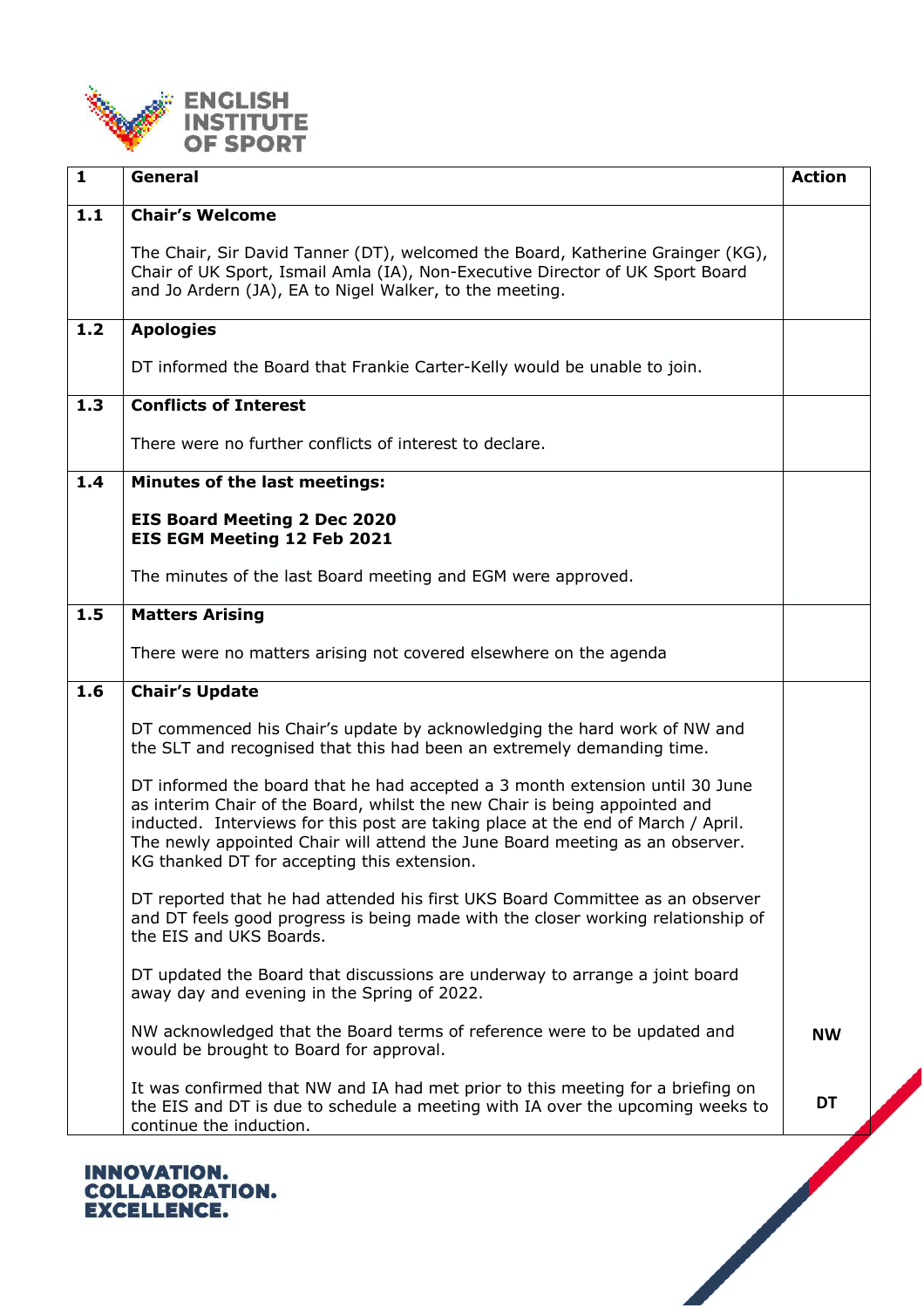

| 1.7          | <b>National Director Update</b>                                                                                                                                                                                                                                                                                                                                                                                                                                                                                                                                                                                                                                                                                                                                                                                                                                                           |  |
|--------------|-------------------------------------------------------------------------------------------------------------------------------------------------------------------------------------------------------------------------------------------------------------------------------------------------------------------------------------------------------------------------------------------------------------------------------------------------------------------------------------------------------------------------------------------------------------------------------------------------------------------------------------------------------------------------------------------------------------------------------------------------------------------------------------------------------------------------------------------------------------------------------------------|--|
|              | NW commenced his update by thanking DT for his kind words regarding the SLT.<br>NW acknowledged how busy the last few months had been along with the<br>pressures on the SLT and middle management as a result of the postponed<br>Games, the challenging funding settlement and therefore the requirement to<br>make significant changes to the Paris 2024 strategy.                                                                                                                                                                                                                                                                                                                                                                                                                                                                                                                     |  |
|              | <b>Wheelchair Basketball:</b><br>NW updated the board on his meeting in January with Wheelchair Basketball<br>(WCB), who informed NW that they wished to decentralise from Sheffield to four<br>university sites. The original intention had been for the WCP to be hosted from<br>one of these sites and for it to deliver science and medicine services. This had<br>changed in recent weeks and NGB was now exploring continuing with the EIS.<br>WCB had raised the following areas of concern:                                                                                                                                                                                                                                                                                                                                                                                       |  |
|              | • 2% annual increase in relation to the change in charging structure.<br>NW advised the board that this had been misinterpreted as the first year<br>of the Paris cycle is actually cheaper.<br><b>Relocation Cost.</b><br>$\bullet$<br>WCB asked, should they relocate to 4 x Universities, would we bear the<br>cost of relocating our staff? Our Policy doesn't allow for this as covering<br>the cost of relocation is for new staff or staff transferring between sports.<br>All EIS staff to have their CPD and annual leave approved by the PD not<br>$\bullet$<br>HoPS.<br>EIS staff appearances in Sponsored Promotions without the consent of the<br>$\bullet$<br>EIS Director of Marketing and Communications. A form of words to give<br>comfort in this area would be drawn up.<br>Extension to the Tokyo agreement rather than signing the Paris<br>$\bullet$<br>agreement. |  |
|              | A meeting is due to take place with WCB to discuss these matters.<br><b>British Curling:</b><br>NW provided an update regarding British Curling and their requirement for a<br>physiotherapist to accompany them to the World Championships to be held in<br>Calgary next week. The Scottish Institute of Sport had not been able to provide<br>for this support.<br>The EIS has been able to provide an individual and to carry out all the relevant<br>risk assessments.<br>DT considered this matter had been handled well and thanked NW for this.                                                                                                                                                                                                                                                                                                                                    |  |
| $\mathbf{2}$ | <b>Financial</b>                                                                                                                                                                                                                                                                                                                                                                                                                                                                                                                                                                                                                                                                                                                                                                                                                                                                          |  |
| 2.1          | <b>FY21 Financial Update</b>                                                                                                                                                                                                                                                                                                                                                                                                                                                                                                                                                                                                                                                                                                                                                                                                                                                              |  |
|              | JS informed the board that the EIS will break even for the current cycle. JS<br>explained that a significant number of rebates had been made to governing<br>bodies for costs not incurred (e.g. travel). Non-consolidated payments had been<br>paid this financial year, resulting in overspend on salaries. There are no plans to<br>make non-consolidated payments in the next financial year.                                                                                                                                                                                                                                                                                                                                                                                                                                                                                         |  |
|              | There had been significant underspend in managed sports which is being deferred<br>until next financial year to support the sports in the run up to the postponed<br>Tokyo games.                                                                                                                                                                                                                                                                                                                                                                                                                                                                                                                                                                                                                                                                                                         |  |
|              | INNOVATION.<br><b>COLLABORATION.</b><br><b>EXCELLENCE.</b>                                                                                                                                                                                                                                                                                                                                                                                                                                                                                                                                                                                                                                                                                                                                                                                                                                |  |

٦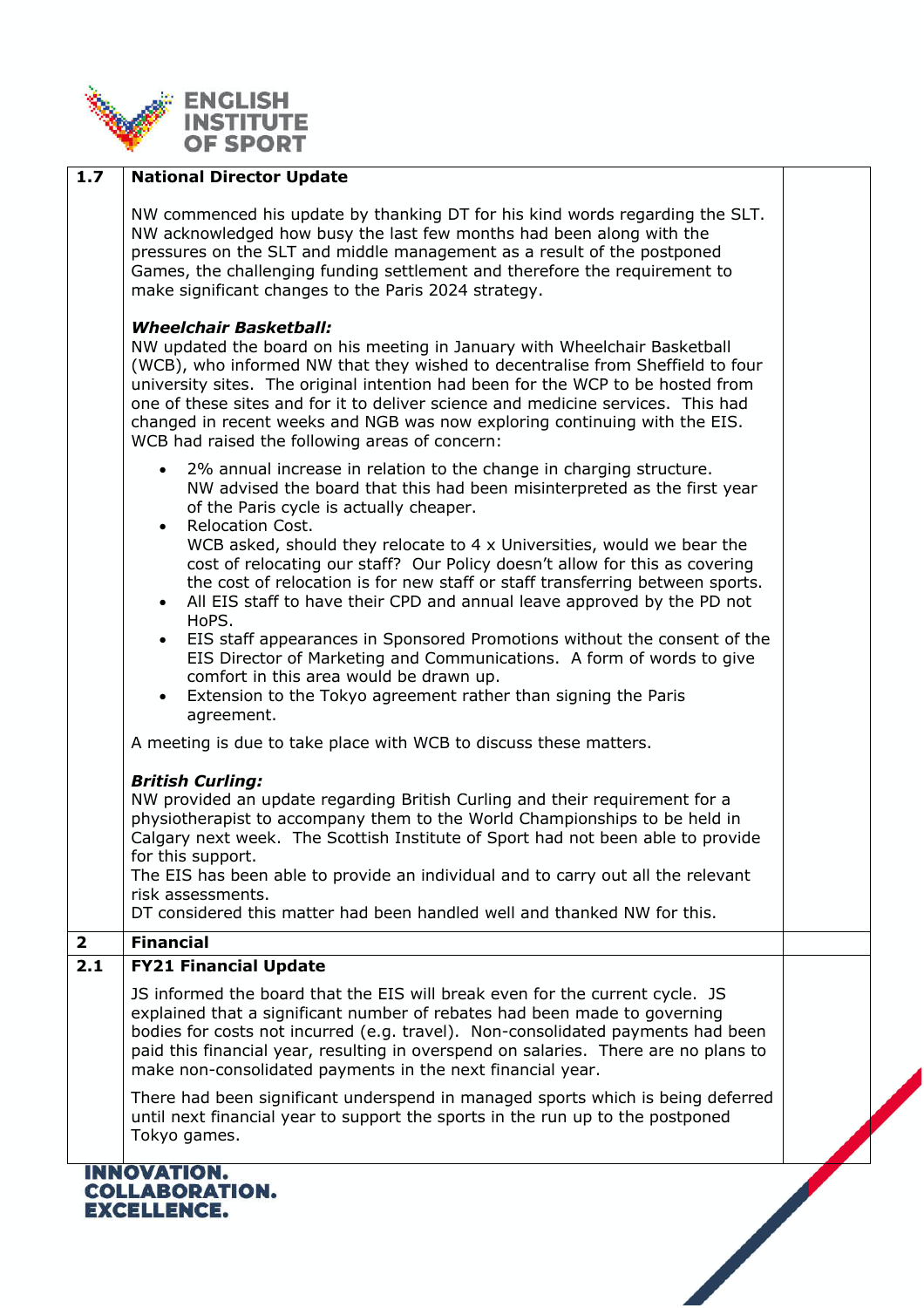

|     | JS provided an update on the new finance system which went live in December<br>2020. Although a few initial issues were encountered, these had now been<br>rectified. Once the basics of the system are implemented, further features are to<br>be developed with a new expenses module being launched in Q2/3 this year. |  |
|-----|---------------------------------------------------------------------------------------------------------------------------------------------------------------------------------------------------------------------------------------------------------------------------------------------------------------------------|--|
|     | JS reported that the accounts had been filed on 2 March 2021.                                                                                                                                                                                                                                                             |  |
|     | DT congratulated JS on getting the EIS to a break-even position given the issues<br>earlier in the cycle.                                                                                                                                                                                                                 |  |
| 2.2 | <b>Future Pension Strategy</b>                                                                                                                                                                                                                                                                                            |  |
|     | JS elaborated on the document included in the Board papers and advised the<br>board that the Risk Register had highlighted some areas requiring further action.                                                                                                                                                           |  |
|     | JS reported that the current take-up on the pension scheme is high (at around<br>95%) and any changes made to this scheme going forward would not affect<br>anyone currently employed but would stop the financial risk increasing.                                                                                       |  |
|     | JS added that he will be working with UKS on this strategy as there are<br>efficiencies in doing so, whilst still being able to design the scheme appropriately<br>for our own needs.                                                                                                                                     |  |
|     | JP shared a slide from which the following has been extracted:                                                                                                                                                                                                                                                            |  |
|     | We                                                                                                                                                                                                                                                                                                                        |  |
|     | Are not looking to increase the size of our overall Total Remuneration<br>package (except through levelling up of pay through the pay and grading<br>framework)                                                                                                                                                           |  |
|     | . Want to provide maximum flexibility for choice for all staff to use their<br>remuneration package to best align to their personal circumstances at the<br>time they need it                                                                                                                                             |  |
|     | Will ensure salary package continues to benchmark well externally<br>۰                                                                                                                                                                                                                                                    |  |
|     | • Will resolve the position of non-consolidated payments (i.e.do these<br>continue as now or change?)                                                                                                                                                                                                                     |  |
|     | Want to create more ' portability' of the new pension scheme - i.e.easy to<br>transfer between employers                                                                                                                                                                                                                  |  |
|     | Provide the opportunity for current staff to be able to opt to transfer to the<br>new DC scheme                                                                                                                                                                                                                           |  |
|     | Will ensure that employer contributions remain at a level that is believed to<br>be that of a ' reasonable public sector employer' encouraging people to save<br>(likely to be above the minimum employer contributions laid out in law - but<br>may not be as much as now).                                              |  |
|     | • Should ensure that cost of implementing the new scheme will be absorbed<br>over the cycle through the design of the new scheme                                                                                                                                                                                          |  |
|     | • Should ensure we fit within any government / public body requirements for<br>total remuneration                                                                                                                                                                                                                         |  |
|     | It is proposed that the new scheme is implemented in two stages, with the first<br>being in around 1 year's time.                                                                                                                                                                                                         |  |
|     | DT proposed that the Board support this strategy with a target full<br>implementation date of April 2022.<br>This proposal was supported by all.                                                                                                                                                                          |  |
|     | <b>INNOVATION.</b><br><b>COLLABORATION.</b><br><b>EXCELLENCE.</b>                                                                                                                                                                                                                                                         |  |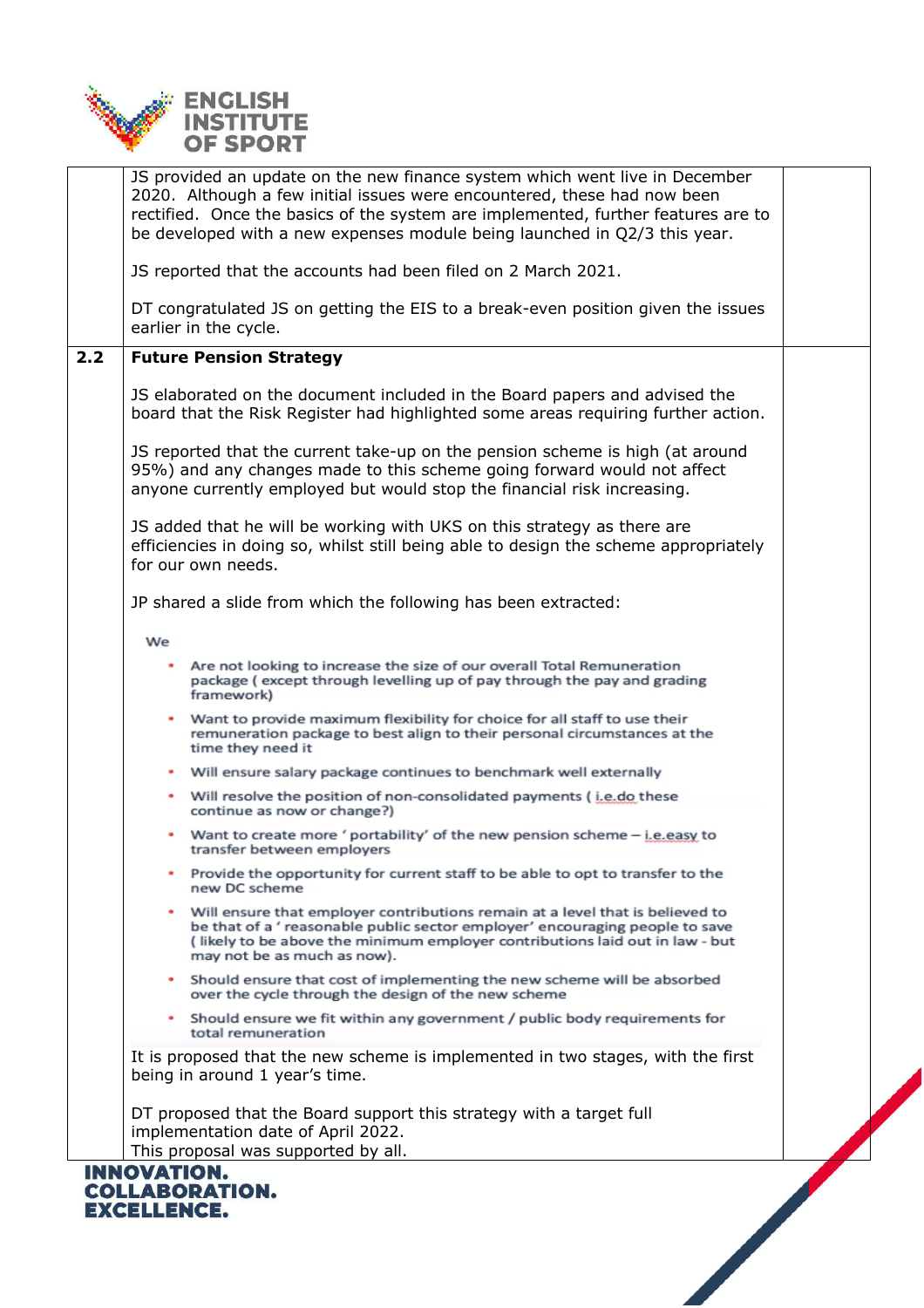

| 3   | <b>Strategy</b>                                                                                                                                                                                                                                                                                                                                                                                                                          |  |
|-----|------------------------------------------------------------------------------------------------------------------------------------------------------------------------------------------------------------------------------------------------------------------------------------------------------------------------------------------------------------------------------------------------------------------------------------------|--|
| 3.1 | Paris Strategy Update including Budget / Paris Update                                                                                                                                                                                                                                                                                                                                                                                    |  |
|     | NW provided an update on the Paris Strategy and stated UKS have confirmed<br>that spend of £16.8m for Year 1 is acceptable, on the proviso that we remain<br>within the £66m indicative figure for the entire cycle.                                                                                                                                                                                                                     |  |
|     | JS highlighted that significant steps had been taken to reduce costs with<br>suppliers, including IT helpdesk / telephony / broadband / travel, with savings<br>having been made in all these areas.                                                                                                                                                                                                                                     |  |
|     | With cost savings with suppliers exhausted, the only scope to reduce further<br>costs was with people. JS was relatively comfortable there would be a number of<br>leavers who would help to pull the budget back in line with £66m. This is an<br>assumed average of 4 vacancies / month for the cycle, based on average figures<br>over the last 12 months.                                                                            |  |
|     | There would be on ongoing monitoring of the plan, looking at a full 4-year cycle<br>in relation to budgets. A change management group would be established to<br>help deliver against this plan.                                                                                                                                                                                                                                         |  |
|     | NW asked that the Board approve the Year 1 budget of £16.8m against a budget<br>of £16.5m. This will subsequently be followed by meetings throughout Apr / May<br>/ early June to agree years $2 - 4$ and this would be brought to the June board for<br>sign off, prior to being submitted to the UKS board in July.                                                                                                                    |  |
|     | NW acknowledged the amount of work required between now and June and<br>informed the board he intended to appoint a project manager to assist with the<br>Roadmap, initially on a 3 month basis.                                                                                                                                                                                                                                         |  |
|     | The Board gave approval for the strategy update including the budget                                                                                                                                                                                                                                                                                                                                                                     |  |
|     | JS advised the Board that more information and data was being generated<br>generally and more monitoring was taking place, but there was currently no<br>dedicated resource to manage this. Although the risk had not been heightened,<br>JS considered more could be done with the data generated with a potential<br>resolution being to appoint an existing member of staff or gain extra support<br>from the outsourced IT provider. |  |
|     | NW provided further detail regarding areas which may now not be focussed on<br>during the Paris cycle due to the funding cut. NW explained that our<br>prioritisation exercise was sophisticated and looked at both sport and systems<br>needs, with UKS principles being at the heart of this.                                                                                                                                          |  |



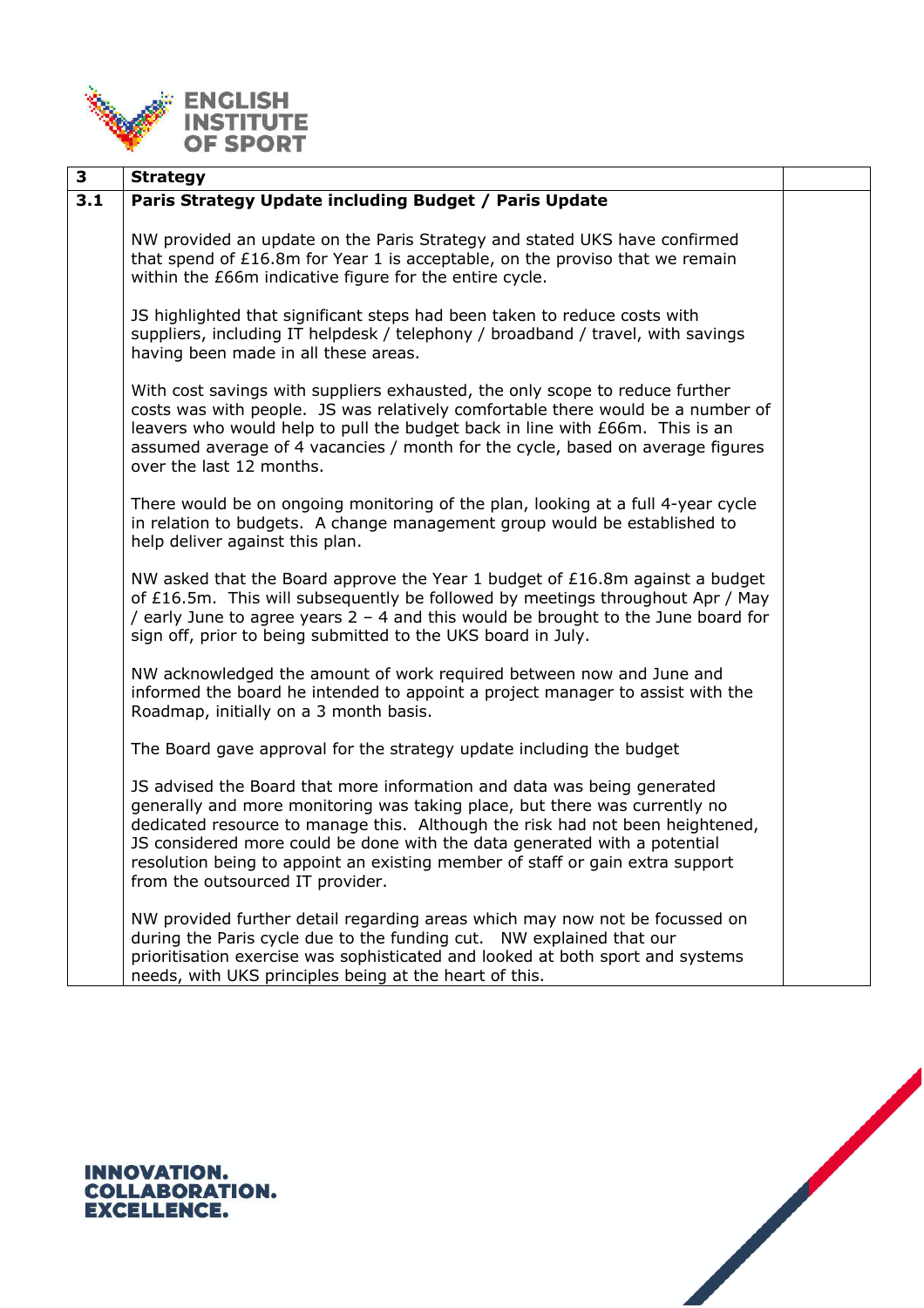

|     | JP provided an update on the Future Working Group which was looking at both<br>location and hybrid working, with a view to bringing better and more efficient<br>ways of working, along with cost savings. In addition, themed disciplines were<br>being considered, to avoid duplication.                                                                                                    |  |
|-----|-----------------------------------------------------------------------------------------------------------------------------------------------------------------------------------------------------------------------------------------------------------------------------------------------------------------------------------------------------------------------------------------------|--|
|     | A pilot scheme was underway looking at high performance teams.                                                                                                                                                                                                                                                                                                                                |  |
|     | JP advised the board that the pay and grading system was a priority.                                                                                                                                                                                                                                                                                                                          |  |
|     | MR reminded the board that the performance data strategy sits outside of this<br>£66m and we must ensure that we bring this back in. This was acknowledged by<br>NW who advised that one of the recommendations was to have a task group<br>looking at performance innovation and data and how these work together as well<br>as across the entire EIS strategy.                              |  |
|     | KVS highlighted the importance around technical leadership and R&D capacity<br>when thinking about savings. This was acknowledged by NW who confirmed we<br>had tried to achieve the right balance, but given the funding cut, difficult<br>decisions have had to be (and were still being) made.                                                                                             |  |
|     | DT affirmed that the Board would support and agree on what was deliverable at<br>the top quality level and assured NW he had full support of the Board. DT also<br>confirmed that he was in regular meetings with KG and Ian Robinson (Head of<br>Strategy) and believed they were well aware and understanding of the situation<br>and its challenges.                                       |  |
|     |                                                                                                                                                                                                                                                                                                                                                                                               |  |
| 3.2 | <b>Managed Sports Update</b>                                                                                                                                                                                                                                                                                                                                                                  |  |
|     | NW provided an update on the 3 sports, for which we have responsibility.                                                                                                                                                                                                                                                                                                                      |  |
|     | <b>Short Track Speed Skating</b><br>This was a medal support plan with one athlete.<br>Primarily due to COVID-19 she had not been able to compete for 18 months and<br>it hadn't been possible to enter her into the World Championships due to<br>quarantine restrictions.                                                                                                                   |  |
|     | Climbing<br>We have one athlete who had had a number of injuries over the last $6 - 9$<br>months, with an ongoing back injury. She had still been able to train but the<br>situation was being monitored closely. She recently attended a training camp in<br>Warwick. It was hoped she would be able to compete in the lead up to the<br>Games to gain competition experience and sharpness. |  |
|     | <b>Wheelchair Fencing</b><br>We have 3 athletes who have been able to train and were in good physical shape.<br>Competition experience was lacking and the team may have insufficient points to<br>qualify.<br>They currently share a facility with modern pentathlon and were looking for a<br>dedicated facility.                                                                           |  |

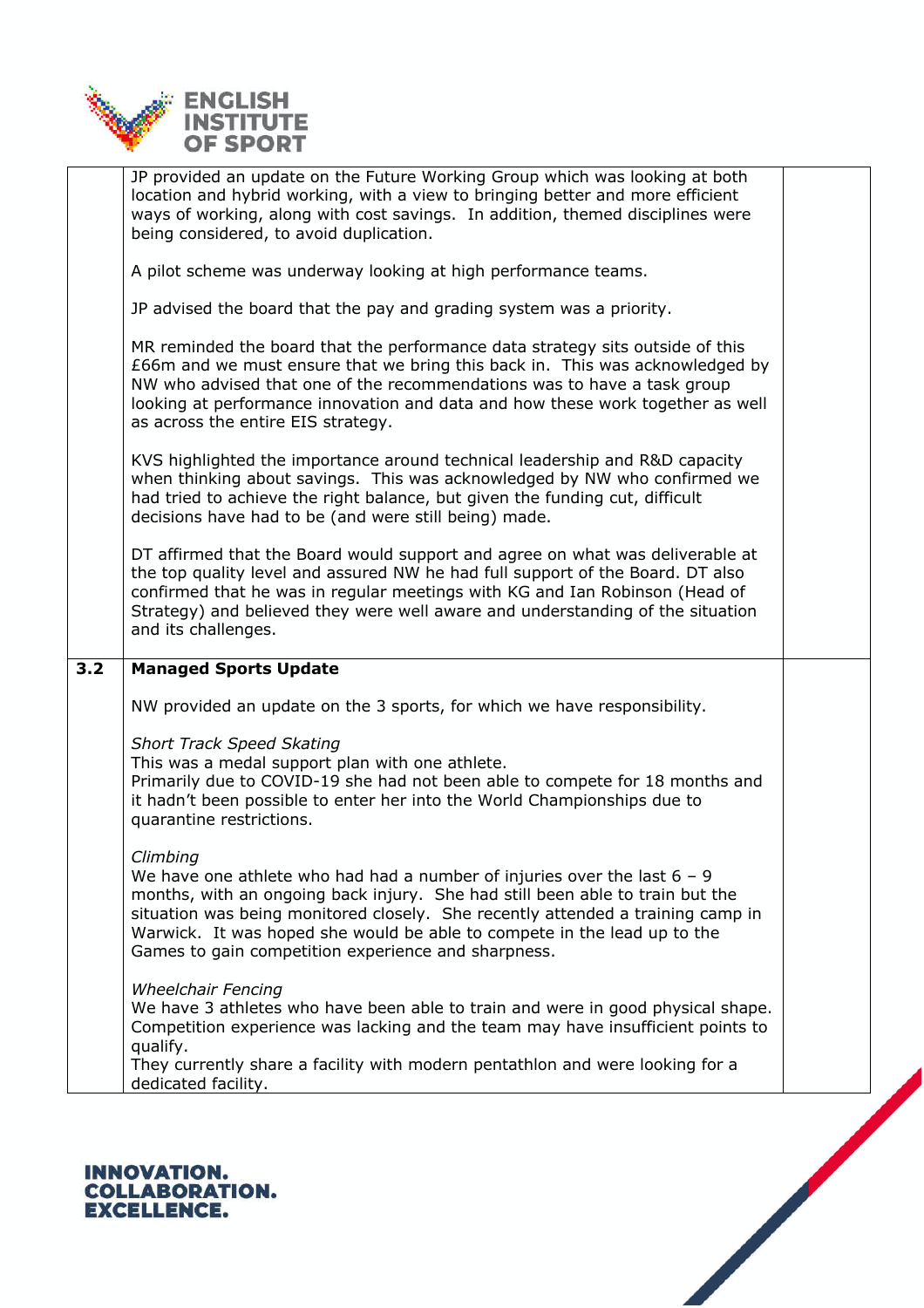

| 3.3 | <b>EIS National Conference Feedback &amp; PLx</b>                                                                                                                                                                                                                                                                                                                                                                                                                                                                                                                                                                   |     |
|-----|---------------------------------------------------------------------------------------------------------------------------------------------------------------------------------------------------------------------------------------------------------------------------------------------------------------------------------------------------------------------------------------------------------------------------------------------------------------------------------------------------------------------------------------------------------------------------------------------------------------------|-----|
|     | <b>Conference Feedback:</b><br>TC provided an update to the board in relation to the EIS 2020 conference with<br>this being an online event which ran over $3 \times \frac{1}{2}$ day sessions in Nov 2020. On<br>completion a feedback survey was undertaken. 80% of those who completed the<br>feedback said they enjoyed the online experience, the virtual gathering and the<br>range of talks. However, feedback showed that individuals were still keen to<br>meet in person at future events, when this was possible.<br>Taking this feedback on board and factoring in the financial situation, it had been |     |
|     | decided to adopt a hybrid solution for the next cycle, where there would be 2<br>online conferences and 2 face-to-face conferences. The 2021 Conference would<br>be on-line and the 2022 Conference face-to-face. It was suggested that the 2023<br>Conference might also be best face-to-face as it would be the pre-Paris year.                                                                                                                                                                                                                                                                                   |     |
|     | PLx: (UKS conference and award ceremony)                                                                                                                                                                                                                                                                                                                                                                                                                                                                                                                                                                            |     |
|     | This had now been running for 2 years, with EIS not being as well represented in<br>the year 1 awards as perhaps they could have been. In 2020 (Year 2) EIS staff<br>won a number of awards and aim to achieve this in 2021.                                                                                                                                                                                                                                                                                                                                                                                        |     |
|     | DJ advised that her team was currently looking at the best way to run the PLx<br>this year, although it was generally felt that an award ceremony is better face-to-<br>face. DJ confirmed that invitations would be extended to Board members.                                                                                                                                                                                                                                                                                                                                                                     |     |
| 4   | <b>Mission Control</b>                                                                                                                                                                                                                                                                                                                                                                                                                                                                                                                                                                                              |     |
| 4.1 | COVID-19<br>RJ provided a general COVID-19 update and informed the Board that<br>international travel had been restricted and some sports were struggling to return<br>to the UK from overseas training bases. A category of amber was being<br>implemented this week.                                                                                                                                                                                                                                                                                                                                              |     |
|     | Over the last 11 months RJ reported that the EIS have hosted CMO meetings<br>every 2 weeks where we share government information and best practice,<br>allowing small sports to move at a fast pace. This had been welcomed by NGBs<br>and had cemented stronger relations.                                                                                                                                                                                                                                                                                                                                         |     |
|     | With regard to vaccinations, RJ informed the board that the JCVI were adhering<br>to their policy of vaccinations by age and medical requirement and would not<br>vaccine on vocational merit.                                                                                                                                                                                                                                                                                                                                                                                                                      |     |
|     | It was hoped the government might reconsider athletes, allowing them at least<br>one vaccine at least one month prior to travel.                                                                                                                                                                                                                                                                                                                                                                                                                                                                                    |     |
|     | RJ provided an update on the EIS staff lateral flow programme.                                                                                                                                                                                                                                                                                                                                                                                                                                                                                                                                                      |     |
|     | DT thanked RJ for his work.                                                                                                                                                                                                                                                                                                                                                                                                                                                                                                                                                                                         |     |
|     | KG asked that feedback be given to any member of the UKS board should EIS<br>encounter issues relating to Brexit and Covid travel restrictions, as they had<br>ongoing dialogue with the Government.                                                                                                                                                                                                                                                                                                                                                                                                                |     |
|     | Discussions took place around the eventuality of the games being cancelled. DJ<br>would be keen to pursue this along with the EIS.<br>This issue to be added to the risk register.                                                                                                                                                                                                                                                                                                                                                                                                                                  | JS. |
|     | <b>INNOVATION.</b><br><b>COLLABORATION.</b><br><b>EXCELLENCE.</b>                                                                                                                                                                                                                                                                                                                                                                                                                                                                                                                                                   |     |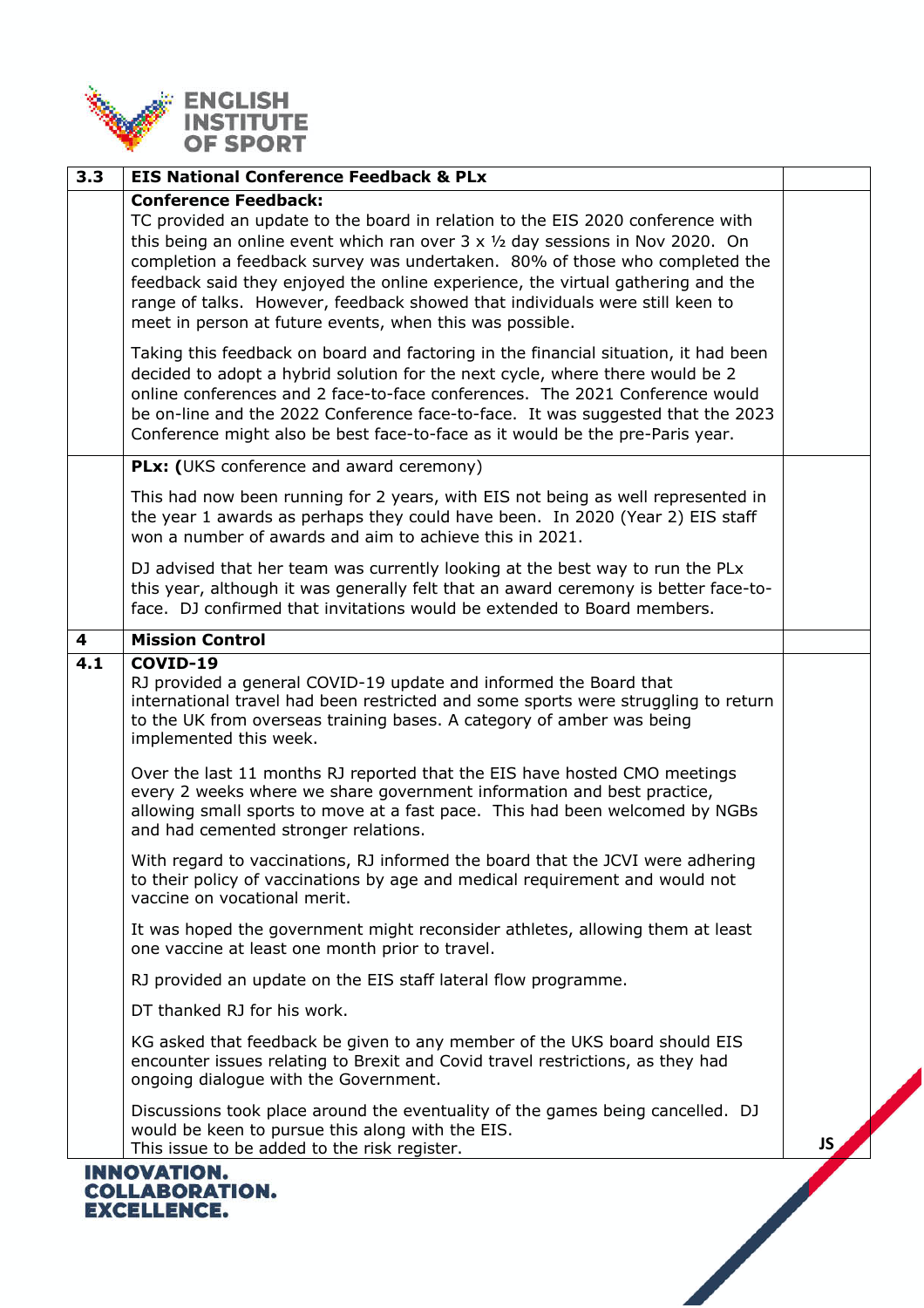

|     | <b>Untoward Event Monitoring:</b>                                                  |                |
|-----|------------------------------------------------------------------------------------|----------------|
|     | RJ provided an overview of the three serious Untoward Event cases over the last    |                |
|     | year along with an update on the qualitative and quantitative EIS medical record   |                |
|     | keeping, confirming that standards were being upheld.                              |                |
|     |                                                                                    |                |
|     | Further discussion took place on the confidentiality around medical records and it |                |
|     | was confirmed that it is entirely in the hands of the patient as to what, and how  |                |
|     | much, information was divulged.                                                    |                |
|     |                                                                                    | <b>VA / RJ</b> |
|     | This subject was to be discussed offline in more detail by VA / RJ / KC.           | /КС            |
| 4.2 | Director update (EAP)                                                              |                |
|     | JP provided an update on 4 specific areas of the strategy:                         |                |
|     |                                                                                    |                |
|     | Learning Management System (LMS):                                                  |                |
|     | This was due to go live with the SLT receiving a demonstration in July with this   |                |
|     | system effectively tracking learning / prompts / dashboard.                        |                |
|     |                                                                                    |                |
|     | Pay and Grading Framework:                                                         |                |
|     | Early indications from Government suggest a pay pause for government bodies.       |                |
|     | Although this would affect EIS it was believed the Pay and Grading strategy could  |                |
|     |                                                                                    |                |
|     | still be implemented, as this was not related to a general uplift, but about       |                |
|     | realigning. This was due to go live in 12 months.                                  |                |
|     |                                                                                    |                |
|     | Change Management:                                                                 |                |
|     | Sports were already actively planning the reshaping of their teams post            |                |
|     | September which was time consuming for the HR Team. HR have run a number           |                |
|     | of Change Management Workshops, with more to follow, which explain the             |                |
|     | fundamentals of change management.                                                 |                |
|     | This had been well received.                                                       |                |
|     |                                                                                    |                |
|     | D&I Strategy:                                                                      |                |
|     | This was a project looking at increasing ethnicity across the organisation and a   |                |
|     | clear strategy was emerging. A cross-organisational meeting had now taken          |                |
|     | place.                                                                             |                |
|     | JP reported that although we are now unable to fully fund a significant internship |                |
|     | programme, there were still some areas which could be pursued, e.g. mentoring.     |                |
|     |                                                                                    | JP/EB          |
|     | JP and EB were to review the Diversity Action Plan.                                |                |
|     |                                                                                    |                |
|     | MR advised the board that future Board meeting agendas should be reviewed,         | JS.            |
|     | with diversity being a more prevalent topic for discussion.                        |                |
|     |                                                                                    |                |
|     | JP provided an update to the board on the policy regarding the taking of leave     |                |
|     | which allowed a maximum of 5 days to be rolled over into the next leave year,      |                |
|     | thereby encouraging staff to take their leave within the year it was allocated.    |                |
|     | Apart from a couple of isolated cases, no issues have been reported as this had    |                |
|     | been proactively managed.                                                          |                |

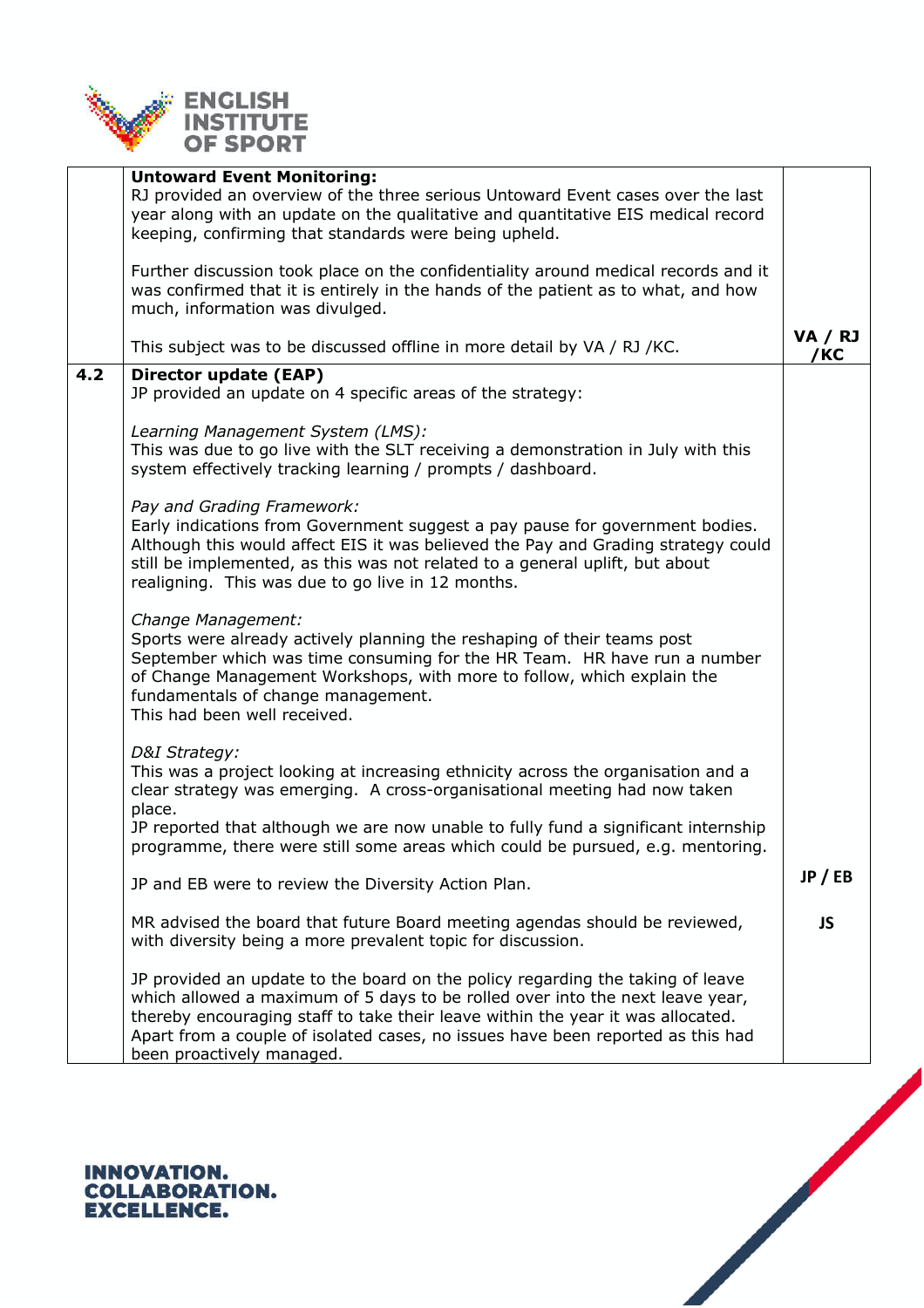

| CR updated the board in relation to Athlete Health and Performance Data,<br>advising that we had been working closely with the BOA and BPA.                                                                                                                                                                                                       |  |
|---------------------------------------------------------------------------------------------------------------------------------------------------------------------------------------------------------------------------------------------------------------------------------------------------------------------------------------------------|--|
| A heat illness education and online assessment had been devised, along with a<br>short co-branded animated travel health video.                                                                                                                                                                                                                   |  |
| With regards to respiratory health, there had been around 160 COVID-19 cases<br>across the home country sports institutes.                                                                                                                                                                                                                        |  |
| The mental health champions' training had been brought forward with over 150<br>individuals having had this training.                                                                                                                                                                                                                             |  |
| Within the Psycho-Social Group, a journal had been produced for staff and<br>athletes attending the Games as an additional resource.                                                                                                                                                                                                              |  |
| A hormonal monitoring device had been developed for female athletes, with 15<br>female athletes now undertaking daily monitoring which was influencing<br>performance management.                                                                                                                                                                 |  |
| The first Beijing tracker meeting took place last month and preparations were<br>going well in terms of facilities, although there was a 3 week quarantine in place<br>when travelling to China.                                                                                                                                                  |  |
| CR advised the board that there were four aspects of athlete health strategy for<br>Paris (Planning / Learning / Delivery / Governance) with the planning aspect of<br>this now underway.                                                                                                                                                         |  |
| CR provided a further update on data and the transition from sports intelligence<br>to a dedicated EIS performance data strategy, with a stakeholder meeting taking<br>place each week.                                                                                                                                                           |  |
| PE advised the board that in addition to EIS providing Lateral Flow Tests, several<br>sites, including Sheffield, have also offered these to staff and athletes.                                                                                                                                                                                  |  |
| EIS have been audited on readiness to return and evidence regarding risk<br>assessments and policies, scoring 3 greens and one amber.                                                                                                                                                                                                             |  |
| KC provided an update on Human Performance and HoPS.                                                                                                                                                                                                                                                                                              |  |
| In relation to the high performing teams, there were 3 case studies and pilots<br>underway, with a conclusion expected by Autumn. A steering group has been<br>formed and will meet in April. KC advised he was looking at how we align all the<br>support that we provide to sports performance plans, which Stu Pickering was to<br>coordinate. |  |
| With regard to Tokyo, KC was working closely with the BOA and BPA. There was<br>a big focus on heat and humidity including the risks in a Covid safe environment.                                                                                                                                                                                 |  |
| In relation to Paris, KC gave an overview of the three pieces of work required,<br>including the use of interns, students and placements; how to combine science<br>roles together and a performance foundation project.                                                                                                                          |  |
|                                                                                                                                                                                                                                                                                                                                                   |  |

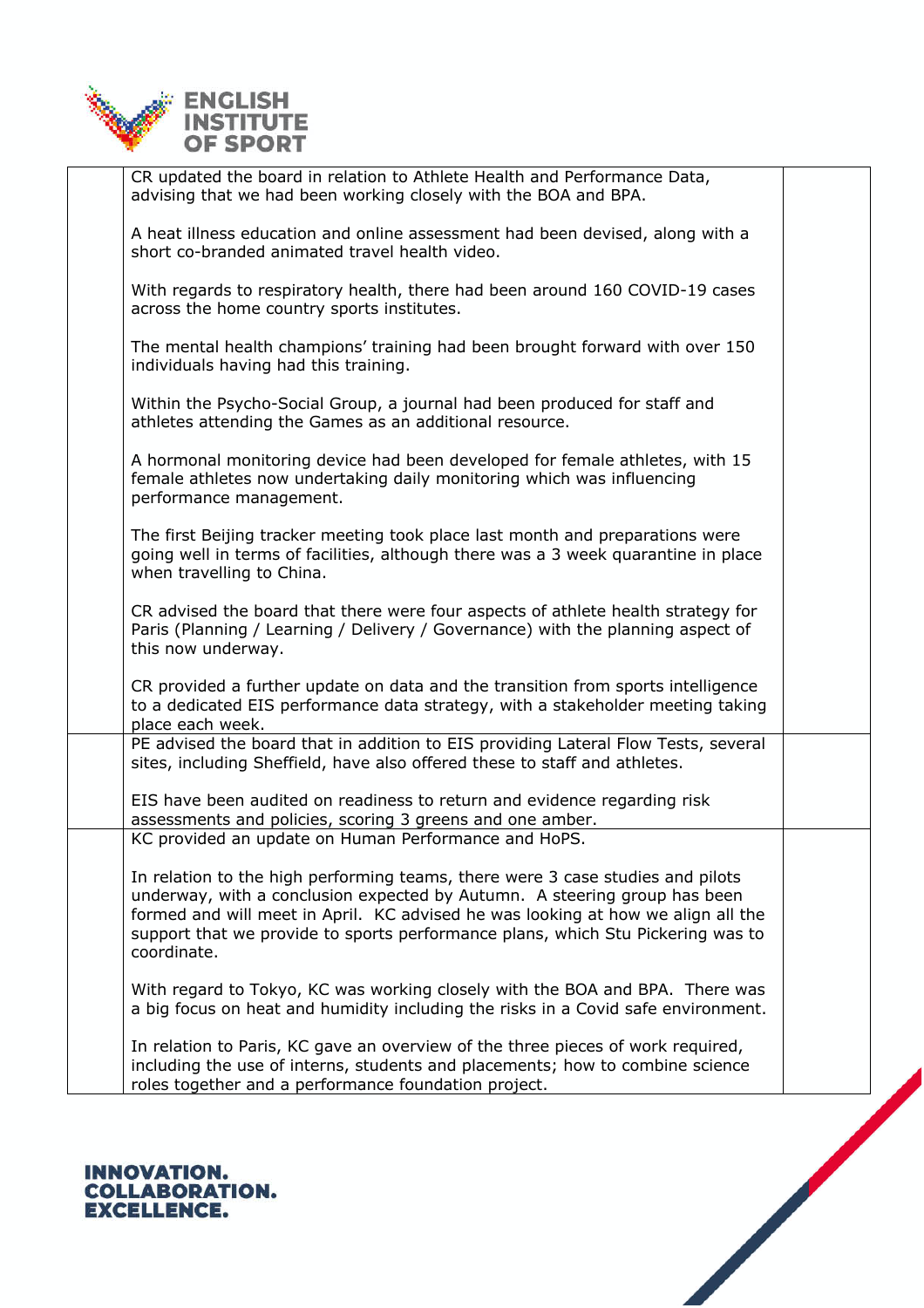

|     | TC referred to her Communications Report within the Board pack and elaborated<br>on the first Time to Talk day held in February, to encourage people to talk about<br>mental health. This was an informal and optional Teams call, providing people<br>with the option to engage with a mental health panel.<br>A further Time to Talk day has now been scheduled for April with the subject<br>being Cyber Security and the intention was to continue with these learning and<br>connection sessions. |           |
|-----|--------------------------------------------------------------------------------------------------------------------------------------------------------------------------------------------------------------------------------------------------------------------------------------------------------------------------------------------------------------------------------------------------------------------------------------------------------------------------------------------------------|-----------|
|     | The Communications Team are starting to work on their 'final strategy product'<br>which would be a high-level overview of the work that had been and was being<br>undertaken.                                                                                                                                                                                                                                                                                                                          |           |
|     | TC explained that public affairs had been placed on hold due partly to capacity<br>and partly due to the environment not being right at present. KG to introduce TC<br>to Adam Conant (Head of Sport at DCMS).                                                                                                                                                                                                                                                                                         | KG / TC   |
|     | TC and her team were congratulated for their achievements and making the work<br>of the EIS more understandable to the wider audience.                                                                                                                                                                                                                                                                                                                                                                 |           |
|     | DT reported that the naming of the EIS to the 'UK Sports Institute' is currently on<br>hold. NW advised that this would be revisited once finances around years $2 - 4$<br>have been resolved.                                                                                                                                                                                                                                                                                                         | <b>NW</b> |
|     | TC advised the board that a draft document relating to our communication of the<br>strategy (bullet points and key messages), will form part of the June board<br>papers, for review at the meeting.                                                                                                                                                                                                                                                                                                   | <b>TC</b> |
|     | MP provided an update on the final manufacturing of racing apparel and heated<br>garments and the challenges being faced with this.                                                                                                                                                                                                                                                                                                                                                                    |           |
|     | The structure of Performance Innovation investment for Paris allows for focussing<br>on developing strategic priorities and MP thanked the<br>Board for this.                                                                                                                                                                                                                                                                                                                                          |           |
| 5   | Governance                                                                                                                                                                                                                                                                                                                                                                                                                                                                                             |           |
| 5.1 | <b>Risk Register &amp; Cyber Security update</b>                                                                                                                                                                                                                                                                                                                                                                                                                                                       |           |
|     | JS advised that the updated Risk Register, incorporating the new strategies,<br>would be available for the June board meeting.                                                                                                                                                                                                                                                                                                                                                                         |           |
|     | Risks of the known Paris funding, had been applied to the existing Risk Register,<br>and resulted in the following additions / updates:                                                                                                                                                                                                                                                                                                                                                                |           |
|     | Addition:<br>New reputational risk relating to performance & innovation projects.                                                                                                                                                                                                                                                                                                                                                                                                                      |           |
|     | Change:<br>Loss of talented staff (moved from amber to red)<br>Funding from Sports England for equipment (£150k rather than c.£300k -<br>with a need of £240k) (remains at red).<br>Performance Innovation alignment to sport need. Less money generally,<br>leading to fewer projects<br>Impact of COVID-19 has lessened                                                                                                                                                                              |           |
|     | <b>INNOVATIGSSening of financial risk</b>                                                                                                                                                                                                                                                                                                                                                                                                                                                              |           |
|     | <b>COLLABORATION.</b><br><b>EXCELLENCE.</b>                                                                                                                                                                                                                                                                                                                                                                                                                                                            |           |